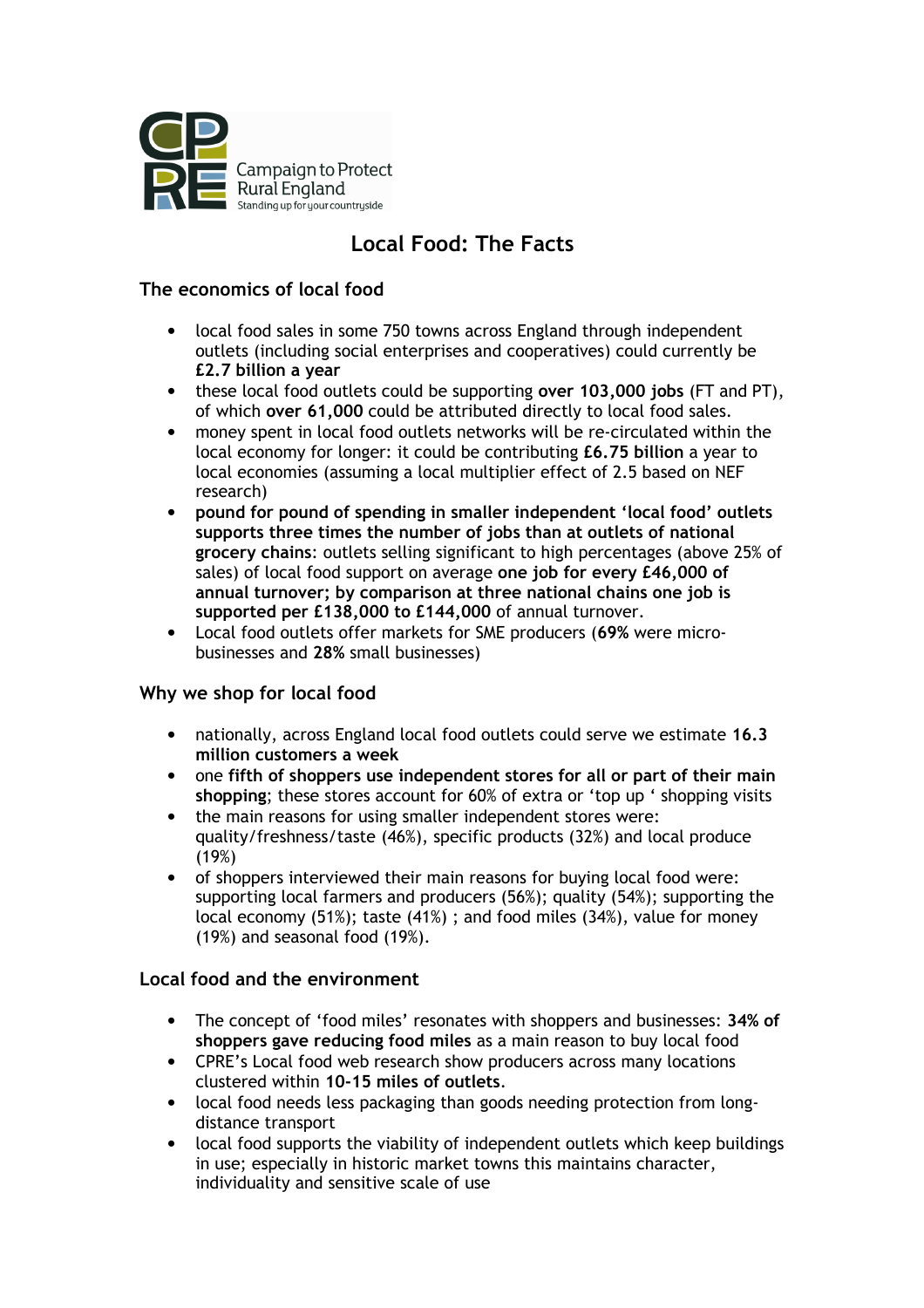- local food webs underpin local diversity in the scale and type of farming in the area from livestock to cheese to fruit cropping
- local food webs support genetic diversity in traditional and rare breeds, heirloom and heritage varieties not suited to large scale processing and distribution systems.

#### Out of town supermarkets

- national supermarket chains dominate grocery spending (77% of all main shopping trips)
- Food and groceries account for at least 50p in every £1 of retail spending (IGD).
- shoppers gave convenience (44%), proximity/location (36%) and price (24%) as the main reasons they use supermarkets
- to scale up, stores have moved out of town growing from 300 superstores and hypermarkets in 1980, 700+ in 1990 to almost 1500 in 2007
- The number is growing still and in May 2012, applications submitted or permission had been granted for a reported 44 million square foot- 80% out of town - of new supermarkets development (CBRE).

Grocery stores/supermarkets are categorised by their size:

- o traditional retail/convenience stores under 3,000 square feet
- o supermarkets 3,000 to 25,000 square feet, selling a broad range of grocery items
- o superstores over 25,000 square feet, including non-grocery items
- $\circ$  hypermarkets over 60,000 square feet.

According to the IGD there are 88,441 grocery stores with a combined sales area of over 200 million square feet, comprising:

- o 9,192 hypermarkets, superstores and supermarkets
- o 48,056 convenience stores
- o 31,193 traditional retailers

#### The effect of supermarkets

- Traditional specialist stores have shrunk from around 120,000 in the 1950s to around 18,000 in the late 2000s (Competition Commission) .
- Town centre vacancy rates average 14% nationally, though in certain towns much higher (Local Data Company) .
- The decline in spending on the high street as a percentage of retail spending illustrates the long-term nature of the problem: from 49.4% in 2000 to 42.5% in 2011, to a projected 39.8% by 2014 (Local Data Company).
- Research on the impact of 93 edge-of-town supermarkets on jobs showed that over a four-year period, there had been a net loss of 276 jobs in a 10-mile radius of each of the supermarkets, equivalent to a national total loss of over 25,000 jobs (National Retail Planning Forum, 1998). This study did not include florists, clothes shops and newsagents, suggesting far greater actual jobs losses. There is an urgent need for more such research to inform planning decisions.